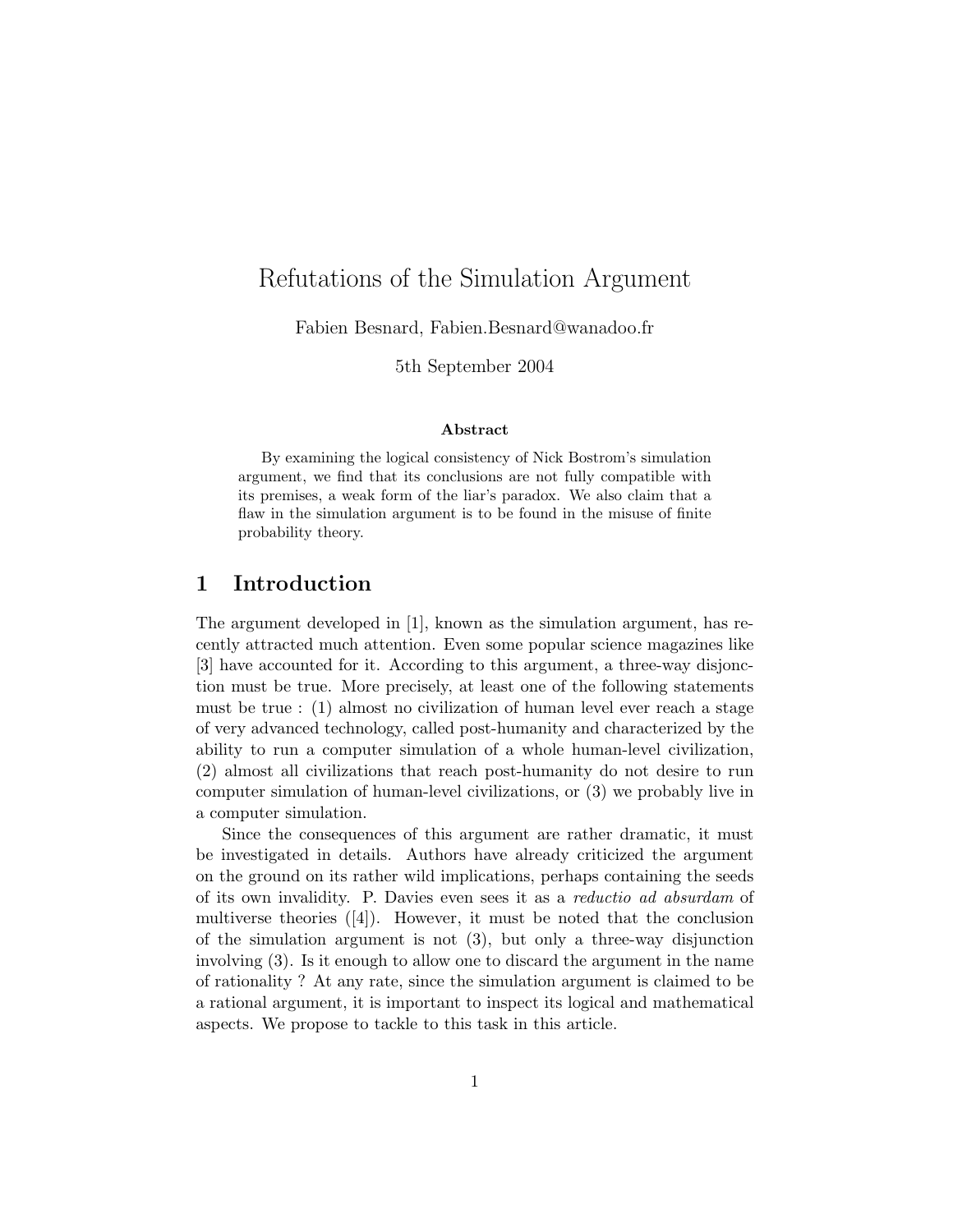The simulation argument relies on several assumptions such as the substrate independence and the indifference principle that we do not wish to discuss and take for granted in the following. For convenience we summarize the simulation argument in the second section. Then, in the third section we use a strategy inspired by the liar's paradox to reduce the argument to the absurd. We conclude that there must be a flaw in the argument, and give two related propositions about it in the fourth section. We call them the cardinality problem and the viewpoint problem.

### 2 Summary of the simulation argument

The simulation argument consists in two parts. In the first, which we will call the foundation, the author, relying on several technical conjectures in computer science, claims that it is highly probable that an enormous quantity of computing power should be available to sufficiently advanced civilizations. These advanced civilizations are called 'post-human'. It is argued that post-human civilizations, or individuals in them, could use the immense computing power they possess to simulate human-level civilizations like ours, though only a fraction  $f_I$  of them would be interested in doing that. We call  $N_I$  the average number of simulations that each interested post-human civilization would then creates. Because of the enormous computing power of post-human civilization,  $N_I$  is huge. This is the conclusion of the foundation part of the argument.

In the second part, called 'the core', the author computes the fraction of all human-level civilizations that are being simulated. This is :

$$
f_{sim} = \frac{f_P f_I N_I}{(f_P f_I N_I) + 1}
$$

where  $f_P$  is the fraction of human-level civilization that reach post-humanity. Then, it is easily shown that at least one of the following is true :

$$
f_p \approx 0 \qquad (1)
$$
  

$$
f_I \approx 0 \qquad (2)
$$
  

$$
f_{sim} \approx 1 \qquad (3)
$$

The interpretation of (3) is that we probably live in a computer simulation.

The simulation argument can thus be summarized by the following diagram :

$$
F \longrightarrow N_I \gg 0 \Longrightarrow (1) \text{ or } (2) \text{ or } (3) \qquad (*)
$$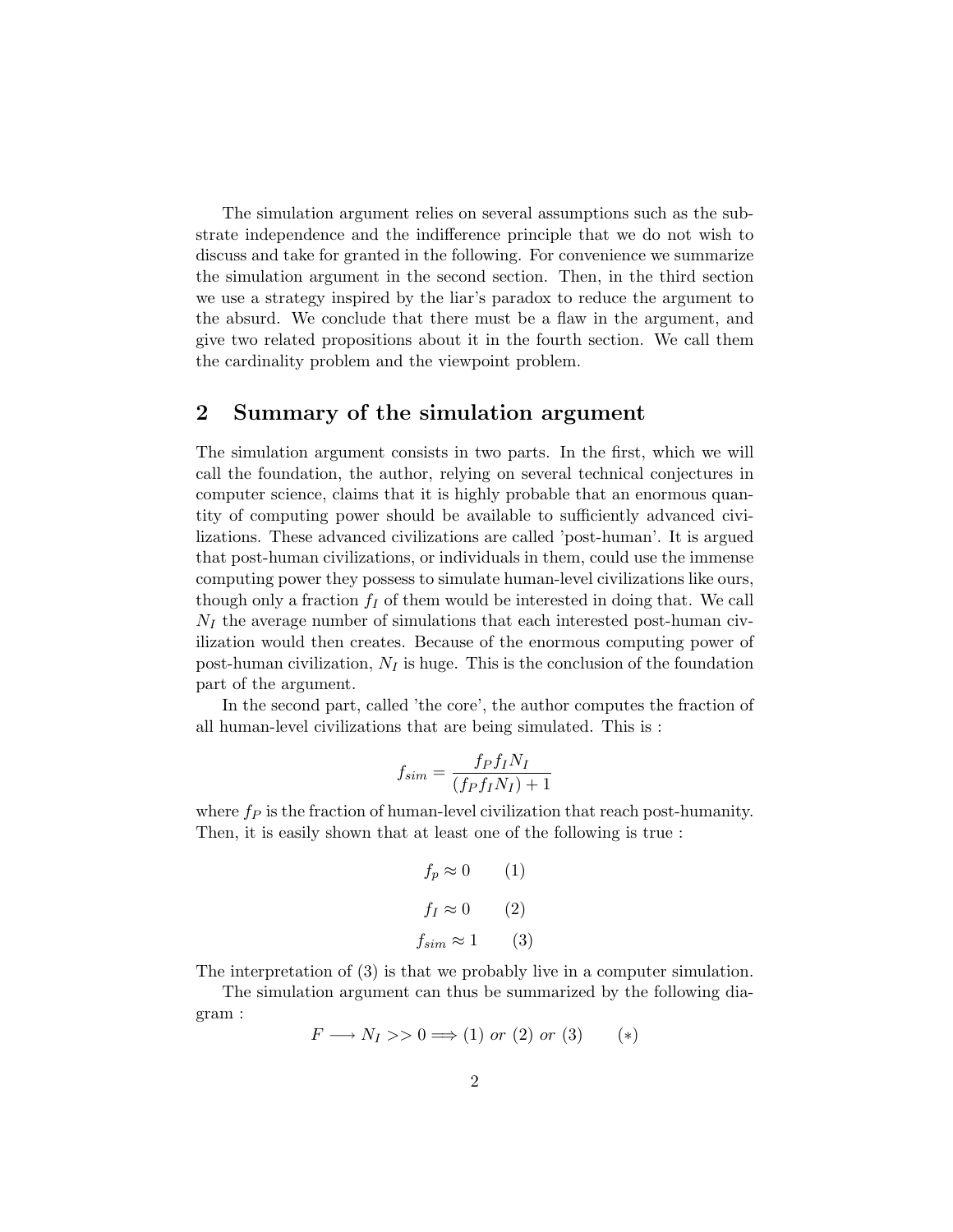The foundation is ' $F \longrightarrow N_I >> 0$ '<sup>1</sup>, and the core is ' $N_I \Longrightarrow (1)$  or  $(2)$  or  $(3)$ '. For our purpose, all we need to know is that  $F$  depends on the currently known laws of physics and some conjecture about the technical feasibility of very complex computer simulations.

## 3 Incompatibility of (3) with the foundation of the argument

Let us suppose that some piece of evidence  $(S)$  has been found that make us suspect that  $(1)$  and  $(2)$  are false, while  $(3)$  is true. Then let us look at the line of reasoning we get if we throw  $(S)$  in the hypotheses, living all other parts of the simulation argument unchanged :

$$
F \text{ and } (S) \longrightarrow N_I \gg 0 \Longrightarrow (1) \text{ or } (2) \text{ or } (3) \quad (*)
$$

Logically if some theory makes a prediction, and this prediction is realized, at the very least the confidence we have in the theory cannot lessen. But in fact  $(**)$  is a very doubtful argumentation. Indeed, given  $(S)$ , the confidence we have in the laws of physics would be much lessened. In his article Bostrom emphasizes that the laws of physics may be very different than the ones we know of, if we happen to be simulated. Also, it is very possible that there is an automatized procedure that detects any humanmade experience which would reveal an intrinsic granulosity of space or time ([1]). Actually such a granulosity would breaks Lorentz invariance, because a minimal length cannot be Lorentz-contracted. Recent theories of quantum gravity actually predict such a phenomenon, and upper bounds on a minimal unit of lenght have already been deduced from experiment ([2]). This means, according to Bostrom, that the results of these experiments could very well have been forged by 'those who simulate us'. It is easy to see that in such conditions, a radical form of scepticism should prevail. In particular, predictions about what could be achieved in the future would not be very reliable (if ever such predictions can be). Actually, even our belief that the sun will rise tomorrow would be diminished, since the simulation could be terminated at any moment. We claim that in view of this, the credence we can have in (\*\*) must be necessarily less than the credence we can have in  $(*)$ . Thus,  $(*)$  would turn out to be a theory that becomes less and less credible as its predictions are realized ! It does not mean that in

<sup>&</sup>lt;sup>1</sup>We recall that  $>> 0$  means 'very big'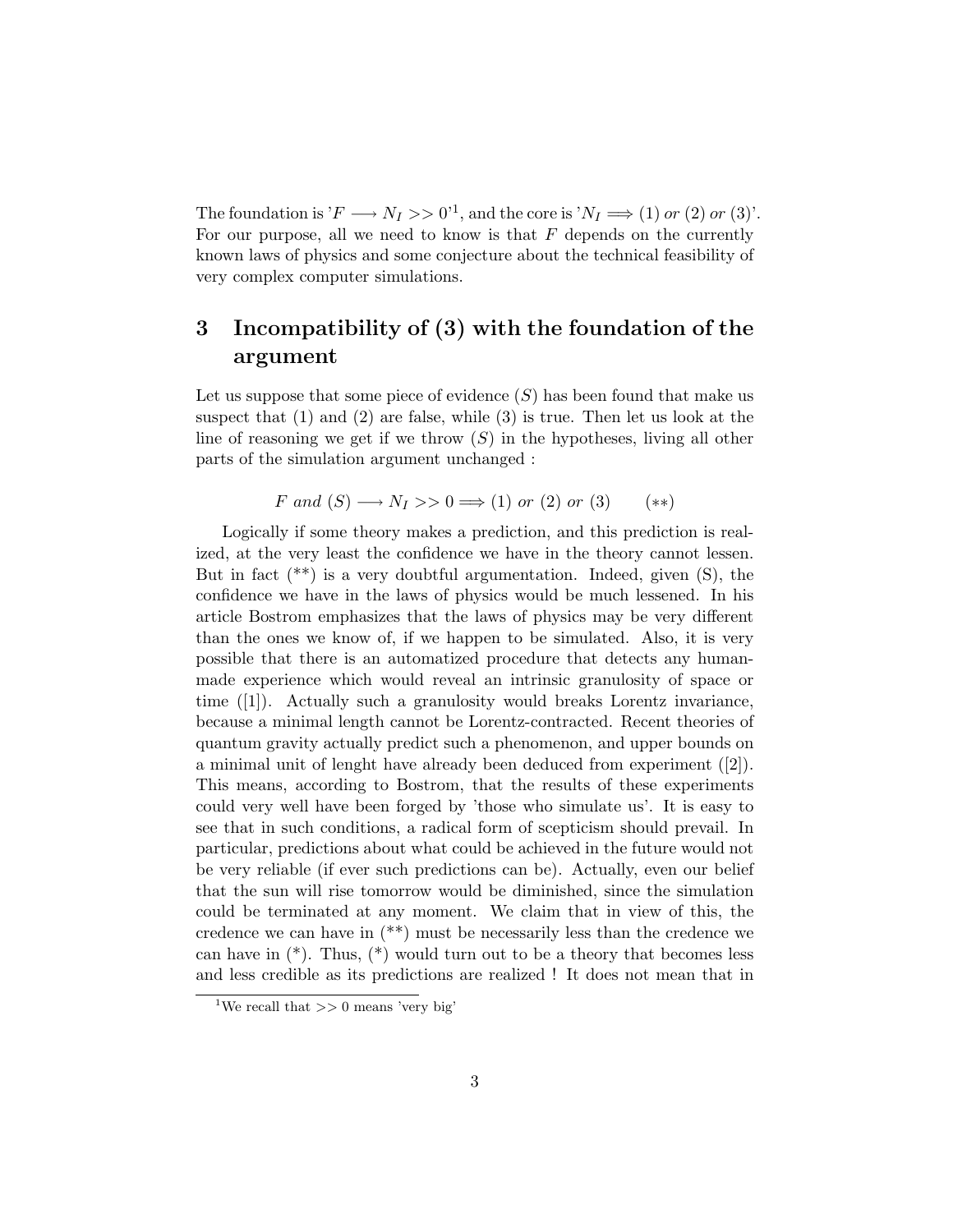such a situation we should not believe to be in a simulation, but that this belief would only be based on  $(S)$  and not at all on the simulation argument.

In view of the preceeding paragraph, it appears that the simulation argument cannot be correct if (1) and (2) are false. It means that among the eight possible triples of truth-values (1), (2) and (3) can take according to the conclusion of the simulation argument, at least one (false, false, true) is incompatible with the foundation part of this argument. This does not imply that the simulation argument is false, but at least it is incomplete. Let us look for example at the following deduction :

$$
x^2 = 1
$$
 and  $x > 0 \Longrightarrow x = 1$  or  $x = -1$ 

It is perfectly true from a logical point of view, but obviously something has been forgotten because one part of the final disjonction is incompatible with one of the premise. We would say that this deduction is incomplete, and even misleading because it forces us to consider a case that cannot happen. Of course, once the incompatibility has been found, the deduction is easily refined by removing  $x = -1$  from the conclusion.

By carefully inspecting the simulation argument, it appears that every step of the argumentation seems compatible with the hypothesis of (1) and (2) being false. Perhaps this is not so and we are not clever enough to see it. In this case, the simulation argument could be refined, thus leading to conclusion that  $(1)$  or  $(2)$  must be true. It means that the 'simulation part' of the simulation argument would have to be removed !

In any case, there must be a flaw somewhere in the simulation argument.

### 4 Possible flaws in the core of the argument

#### 4.1 The cardinality problem

A fraction is the quotient of two numbers. To calculate  $f_{sim}$ ,  $f_I$  and  $f_P$ , we need the cardinal of the set of all post-human civilizations, all humanlevel civilizations, all simulated human-level civilizations, all post-human civilizations interested in simulating human-level civilizations. The question that naturally arises is 'are these sets finite ?'. The biggest set that appears in the argument is the set of all civilizations whether human or post-human, simulated or not. In probability theory this set would be called the universe, but here it would be more appropriately called the multiverse. Let us call it  $\Omega$ . It is not needed to know the precise structure of  $\Omega$  as long as it is a finite set, because one just has to assume equiprobability of every element of  $\Omega$  to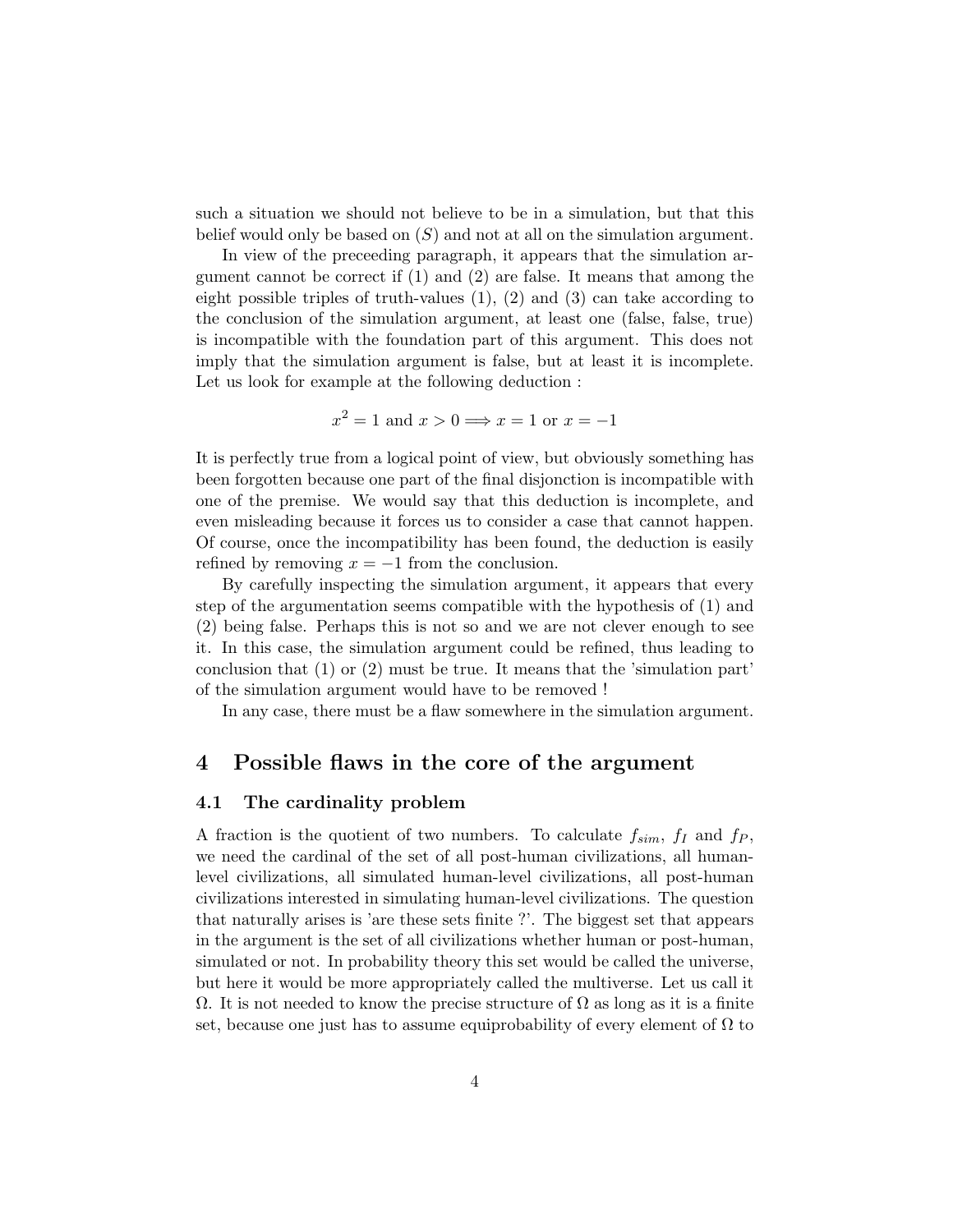do the calculation. On the other hand, if  $\Omega$  might be infinite we would have to prescribe a certain probability law<sup>2</sup> on it, thus its structure would have to be known. We see that it is crucial for the argument that  $\Omega$  be a finite set. In the following we will see that in some cases, it is not so.

At the end of his paper, N. Bostrom consider the possibility that a simulation could take place inside another simulation. Actually, this possibility must be considered, because it is a consequence of a recursive application of the simulation argument. Therefore the multiverse could have a 'forest-like' structure, like in the following figure.



A possible structure for the multiverse

The root of each tree represent a 'real' post-human civilization, and each node represents a simulated civilization, which can be post-human and simulate other civilizations as well. The root without branches represents a human non-simulated civilization. As N. Bostrom puts it, we cannot know for sure what the laws of physics at each node or root look like. If they are very different from the ones we know of, the possibility that a node may generate an infinity of branches cannot be ruled out, neither the possibility that there may be an infinite number of trees in the 'forest'. In either case  $\Omega$  is infinite and the argument is flawed.

Suppose on the contrary that there are only a finite number of trees, let us say just one for the sake of simplicity. Then, for the tree to be finite, it is necessary that each node of the tree gives birth to a finite number of branches only and that there is no path of infinite length in the tree<sup>3</sup>. It could appear reassuring because if the root has only a finite amount of computing power, an assumption that sounds reasonable, it seems at first sight that it cannot generates an infinity of branches at the first level, neither

 $^2$  or at least a measure.

<sup>&</sup>lt;sup>3</sup>this is König's lemma of graph theory.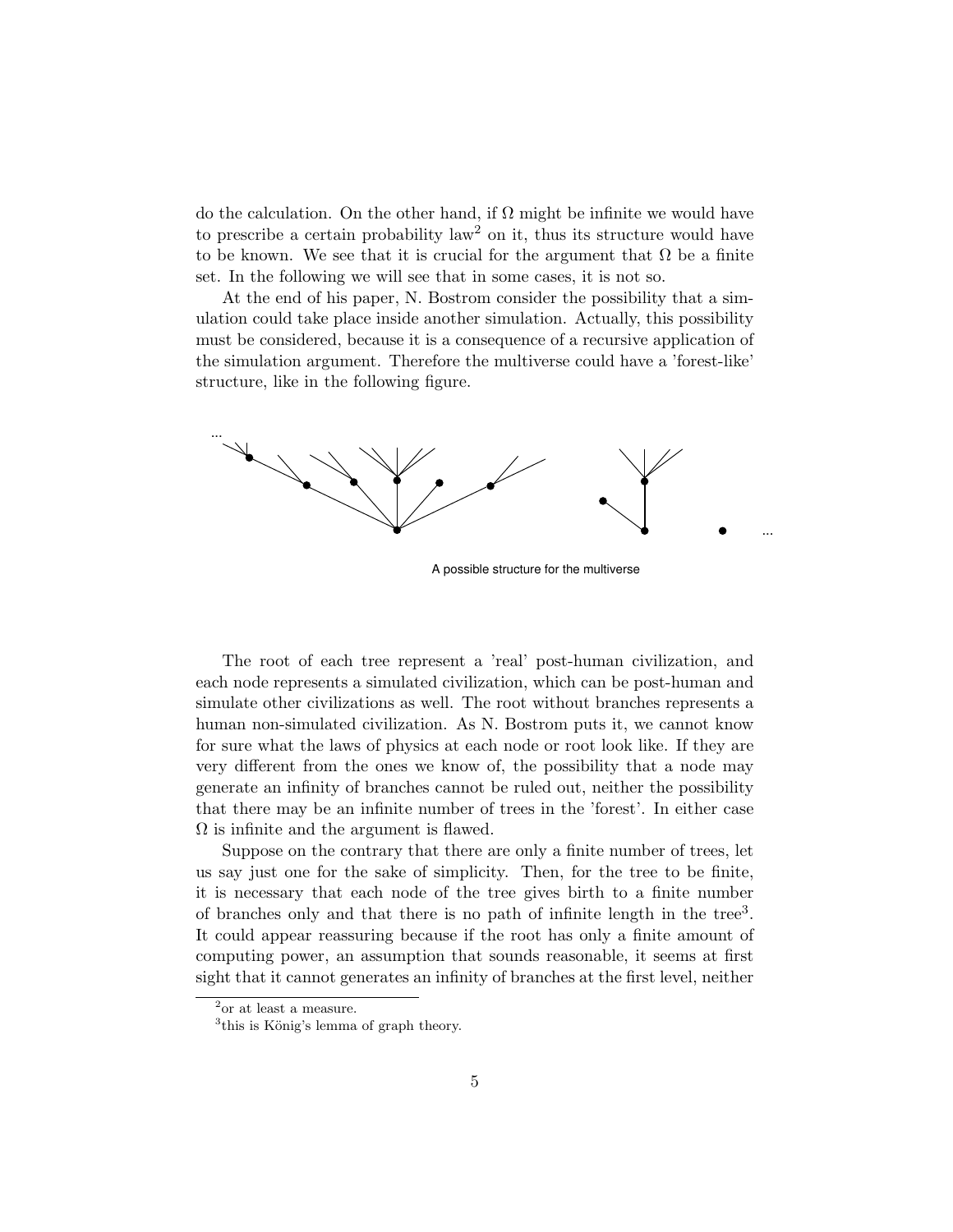sustain an infinitely high tower of simulations. Now let us ask the question : 'what time is it ?'. It is a very important question because the definition of  $\Omega$ does not refer to any notion of time. Thus, the root could run a simulation  $s_1$ , from its begining to its end, then a simulation  $s_2$  and so on, and the resulting tree (representing all the simulations ever generated by the root) would have an infinity of branches. It would even be possible for the root to simulate an infinity of infinitely long lasting simulations, just by running  $s_1$  for a unit of time, then  $s_1$  and  $s_2$  each for a unit of time, then  $s_1$ ,  $s_2$  and  $s_3$  again for one time unit, and so on. The simulations would run more and more slowly but nothing could be suspected 'from within'. We do not find any reason to exclude the possibility that a post-human civilization live for ever. In this case,  $\Omega$  is again infinite. In the end we find that having an infinite computing power or living for ever amounts roughly to the same for a post-human civilization.

While the above does not prove that  $\Omega$  is infinite, it casts serious doubt on the possibility of doing the simple calculations of the 'core' of the simulation argument <sup>4</sup> .

#### 4.2 The viewpoint problem

There is an even worse problem in the definition of  $\Omega$ : it is not obvious that it is a set ! To answer this question, we must wonder what is our point of view when we speak of all civilizations. This collection cannot of course be gathered before our eyes, even in principle. Therefore we cannot describe it as a part of the physical world. The only rational tool that remains is then pure mathematics. But we know since B. Russell that describing something by its properties is not a valid way of defining a set. For instance, the set of all sets does not exists, neither does the set of all sets that have some fixed mathematical structure (like the set of all vector spaces). The usual way of defining a set is to describe it as a subset of some known set. Since we lack a mathematical description of the multiverse, we cannot affirm that it is a set.

We think that the problem of viewpoint is the key to understand the flaw in the simulation argument. The latter begins with rather plausible assumptions about the world we know and love, which we follow without noticing a rather subtle change in the point of view, and at the end we have gotten completely off the ground. We think that for an argument aiming at calculating the probability that we live in some part P of a bigger set  $\Omega$ ,

<sup>&</sup>lt;sup>4</sup>It should also be noted that not only  $\Omega$  but several subsets of  $\Omega$  appearing in the calculation may be infinite, and  $N_I$  as well in some cases.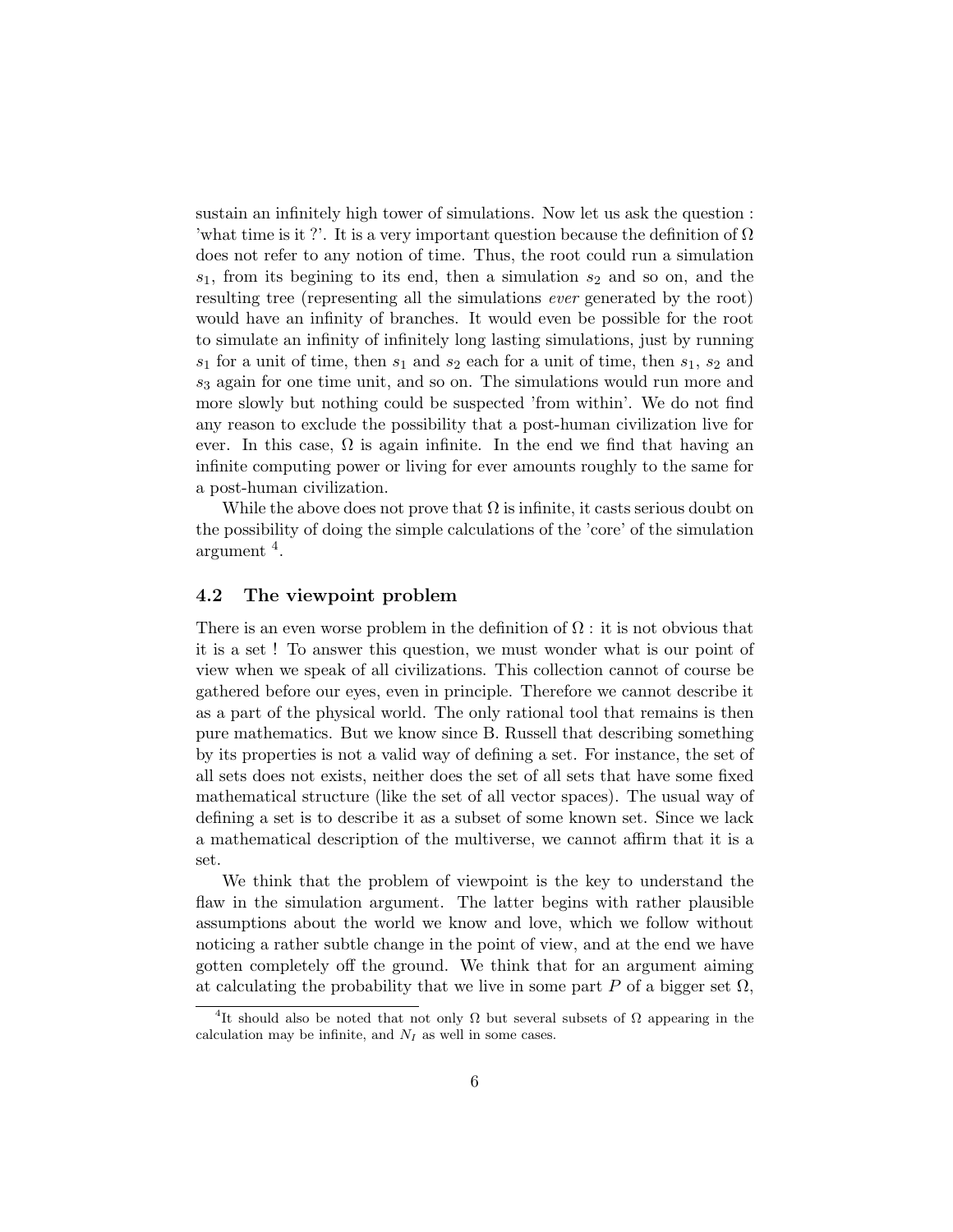the definition of  $\Omega$  should be made clear from a mathematical point of view. This is a difficulty that cannot be avoided : it is well known in probability theory that the set of all possible outcomes must be prescribed before any calculation is undertaken. Once this problem has been raised, we see the rather wild implications of the mere existence of  $\Omega$  and this, in our mind, forbids the argument to go any further. More simply put, if we imagine from the begining that we *may* be in a simulation, the argument cannot go further. At least it must be ammended.

### 5 Conclusion

The method we have used in section 3 makes the simulation argument appear very reminiscent of the liar's paradox, though in a weaker form that does not give rise to a full-fledged paradox. A statement like 'I can prove that nothing can be proved' is easily seen to be incompatible with its own conclusion and our method would apply to it. Like the simulation argument, it can be given the truth-value 'false'. However the simulation argument is not an argument of formal binary logic. As such, it need not have a truth-value. However it should be noted that in our method we have only made use of the reliability one could assign to the simulation argument, and shown that it would decrease if some of its predictions turned out to be realized.

One might be tempted to conclude likewise that any so-called rational argument whose conclusion would be incompatible with rational thinking is to be rejected. However, it should be noted that we have not claimed nor used such a strong principle in our refutation of the simulation argument. We have carefully split the argument in two parts : the foundation part that is based on physics and more generally on the natural sciences, and the core, which is based on mathematics. We have argued that the validity of the conclusion of the simulation argument is not compatible with its foundation part, but we have not claimed that it spoils any form of rational thinking, including mathematics, since it could be argued that it does not (a question that sounds like 'Does God have the power to make Pythagoras' theorem false ?').

It should also be noted that our criticism about the mathematical part of the simulation argument is logically independent from our rational questioning of section 3. Thus we believe to have provided two independent refutations of the simulation argument. However, it is very interesting to note that the inspection of the mathematical foundation of the argument reveal a 'viewpoint problem' that also looks like the 'liar's problem' of section